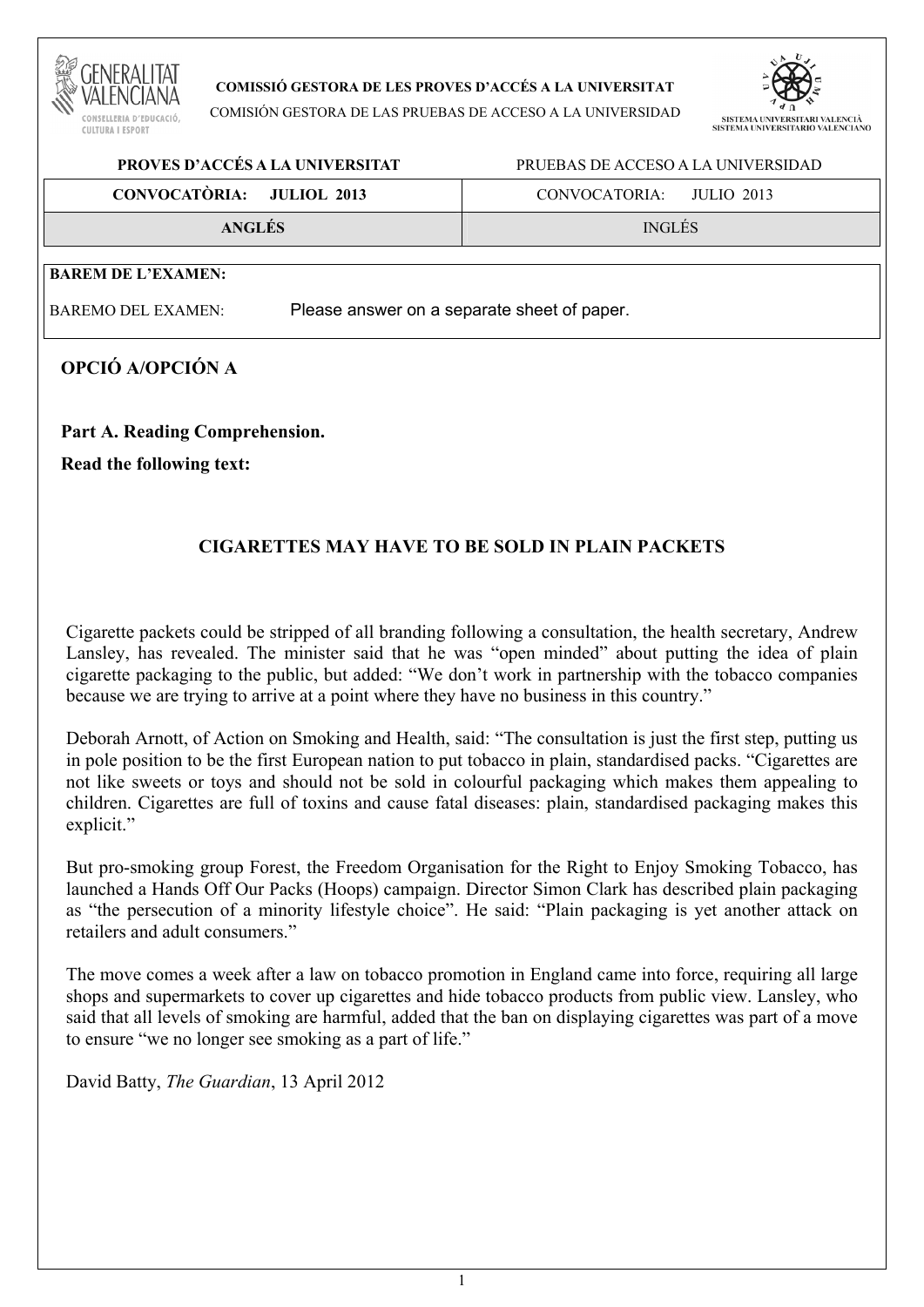# **I. Answer the following questions using your own words but taking into account the information in the text. (2 points: 1 point each)**

- a. Why should cigarettes be sold in plain packets?
- b. Why was tobacco hidden from public view in large shops and supermarkets?

### **II. Are the following statements true (T) or false (F)? Identify the part of the text that supports your answer by copying the exact passage on the answer sheet. (1.5 point: 0.5 each)**

- a. According to the minister, companies will always have the right to sell cigarettes in England.
- b. According to Arnott, standardized packaging makes it clear that tobacco is dangerous.
- c. According to Lansley, some levels of smoking are not dangerous.

### **III. Find a synonym for each of the four words below from these six options: (1 point: 0.25 each)**

 *plain appealing cause choice requiring ban* 

- a. prohibition
- b. attractive
- c. generic
- d. demanding

### **IV. Choose a, b, or c, in each question below. Only one choice is correct. (1.5 points: 0.5 each)**

1. The minister wants to reach a point in which...

- a. tobacco companies hide their product from public view.
- b. tobacco companies can't sell cigarettes in England.
- c. tobacco companies use the same colourful packaging.
- 2. England...
- a. is the first European nation in which cigarettes are sold in plain packaging.
- b. will not be the first European nation in which cigarettes are sold in plain packaging.
- c. might be the first European nation in which cigarettes are sold in plain packaging.
- 3. The pro-smoking group Forest...
- a. thinks that plain packaging is an aggression on smokers' freedom of choice.
- b. thinks that plain packaging should not be hidden from public view.
- c. thinks that plain packaging will not attract children.

# **Part B. Composition (130 to 150 words approximately) (4 points)**

What measures can be taken to prevent people from smoking?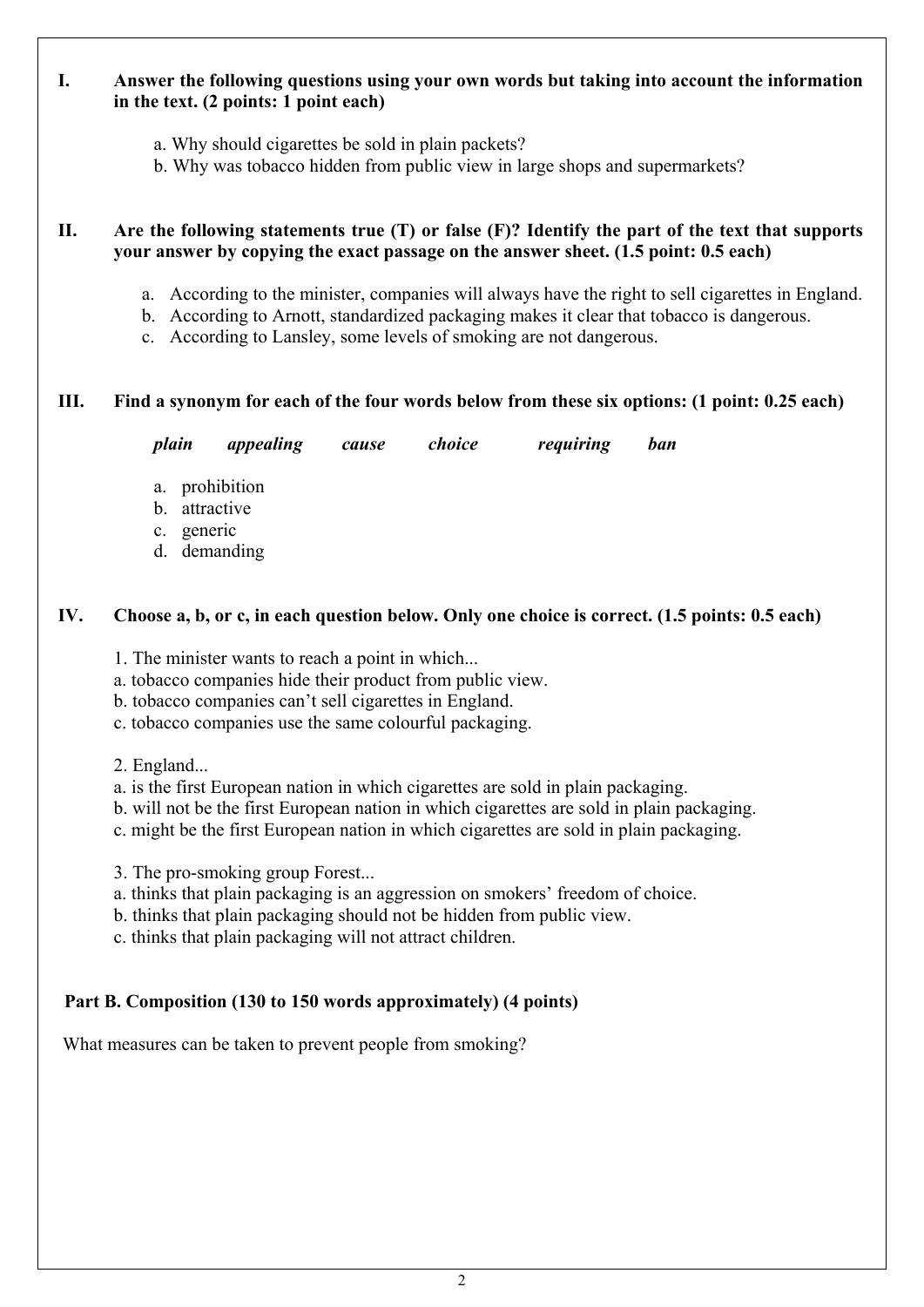

#### **COMISSIÓ GESTORA DE LES PROVES D'ACCÉS A LA UNIVERSITAT**

COMISIÓN GESTORA DE LAS PRUEBAS DE ACCESO A LA UNIVERSIDAD



# **PROVES D'ACCÉS A LA UNIVERSITAT** PRUEBAS DE ACCESO A LA UNIVERSIDAD **CONVOCATÒRIA: JULIOL 2013** CONVOCATORIA: JULIO 2013 **ANGLÉS** INGLÉS **BAREM DE L'EXAMEN:**  BAREMO DEL EXAMEN: Please answer on a separate sheet of paper.

# **OPCIÓ B/OPCIÓN B**

# **Part A. Reading Comprehension Read the following text:**

# **TABLETS TO BEAT DESKTOP SALES**

Tablet computers are set to beat bulky desktops for the first time this year, according to research. Millions are replacing their old-fashioned computers with slimline, touchscreen gadgets.

Sales of tablets such as Apple's iPad and Google's Nexus are about to overtake the type of computers that introduced the internet to the masses, said the International Data Corporation (IDC).The IDC said 128 million tablets were sold last year worldwide, an increase of nearly 80 per cent in 2011.The trend represents a rapid transformation in computer use, just three years after Apple introduced the iPad. And the growth in sales is forecast to continue, meaning tablets will overtake desktops in months and outsell laptops by the end of next year.

Experts said that computers are seen as a device for work, but tablets are preferred for leisure activities, such as surfing the web and watching videos. Technology researcher Martin Garner, from CCS Insight, said: "People are using the money they previously used to replace a PC to buy a tablet. In the long term, nearly every person will have their own tablet."

The battle for domination of the mobile and tablet market has become intense in the past 18 months, with Apple's competitors taking it on with a series of new products. Nokia and Microsoft joined forces to launch two new phones which run on the Windows operating system. Apple registered figures for the Christmas period that showed its rocket-like growth had come to a standstill.

*Daily Mail*, 29 March 2013